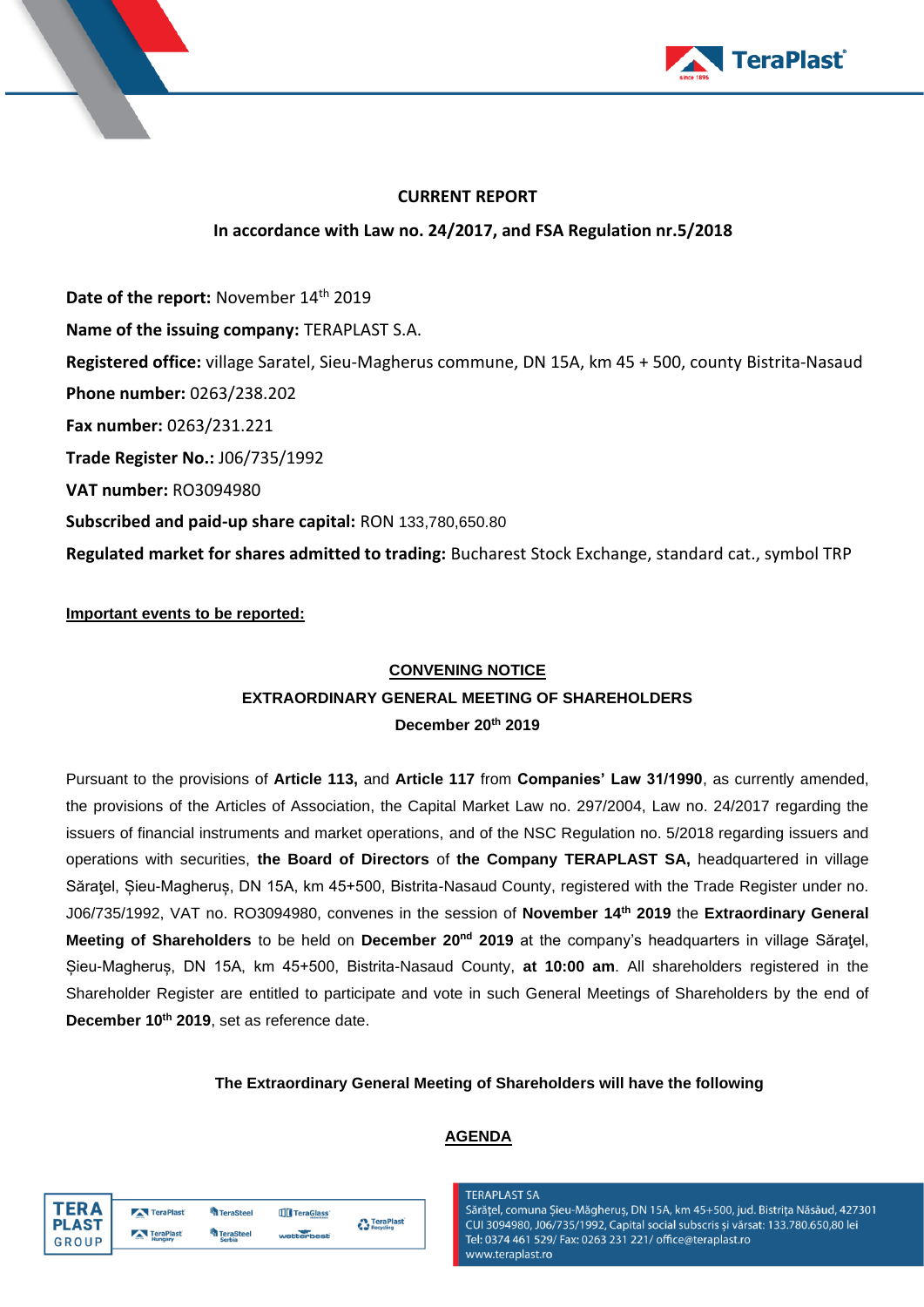

**1.** To approve the decrease of the company's share capital from RON 133.780.650,80 to RON 133.780.501,80 by cancelling a number of 1490 own shares, with a par value of RON 0.1 per share, acquired by the company following the enforcement of the awarding report and the method of rounding to the lower integer, at the time of increasing the share capital pursuant to the EGMS Decision no. 1/27.04.2018 and to the EGMS Decision no. 1/25.04.2019.

The grounds for decreasing the share capital reside in the need to optimise the share capital structure considering that:

- the own shares were acquired as a result of the processing of Teraplast S.A. share capital increase, being registered in Teraplast's account the remaining shares, undistributed following the application of the calculation method (rounding to the lower),
- acquiring the own shares to be cancelled has not been associated to a specific purpose, and, on the other hand, preserving those shares as own shares brings no benefits to the company and its shareholders.

**2.** Approves the update of the Articles of Association, in accordance with the ones approved at point 1 of the present, as follows:

Art. 7. Alin. (1) "The subscribed and paid in share capital of the Company TERAPLAST S.A. is 133,780,650.8 lei divided into a number of 1,337,806,508 registered shares, with nominal value of 0.1 lei each" **modifies and will have the following content:**

**"The subscribed and paid in share capital of the Company TERAPLAST S.A. is 133,780,501.80 lei divided into a number of 1,337,805,018 registered shares, with nominal value of 0.1 lei each".**

**3.** To establish the registration date when the shareholders affected by the decisions adopted by the Extraordinary General Meeting of Shareholders shall be identified. The Board of Directors suggests the date of January 16<sup>th</sup>, 2020.

**4.** To approve the date of January 15<sup>th</sup>, 2020, as "ex-date", namely the date previous to the registration date when the financial instruments, subject of the decisions of the corporate bodies, are transacted without the rights resulting from such decision, in accordance with art. 2 par. 2 lit. l) of Regulation no. 5/2018 regarding issuers and operations with securities.

**5.** To authorize the Board of Directors to enforce the decisions adopted by the Extraordinary General Meeting of Shareholders.

**6.** To authorize the Chairman of the Board of Directors, Mr. Dorel Goia, to sign, for and on behalf of all the shareholders present at the meeting, the EGMS Decision.

**7.** To authorize the company's legal adviser, Mrs. Diana Octavia Bretfelean, to do everything that is necessary as to record the EGMS Decision at the Trade Register of Bistrita-Nasaud Court, and to publish such decision in the Official Gazette of Romania, Section 4.

| TFR A        | TeraPlast | <sup>4</sup> TeraSteel | TeraGlass  | <b>A</b> TeraPlast |
|--------------|-----------|------------------------|------------|--------------------|
| <b>PLAST</b> | TeraPlast | <b>TeraSteel</b>       |            | Recycling          |
| GROUP        | Hungary   | <b>Serbia</b>          | wetterbest |                    |

#### **TFRAPLAST SA**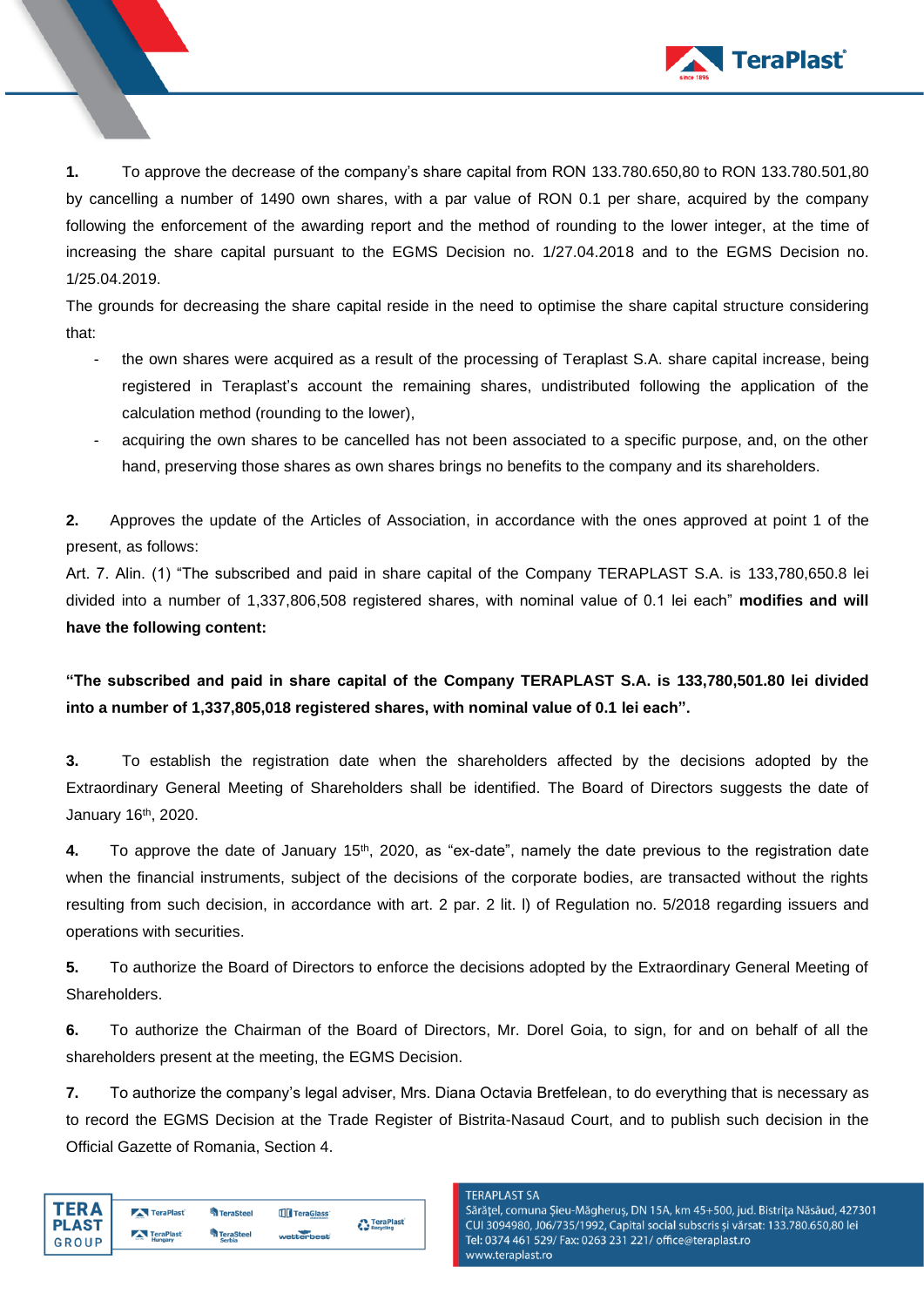

(1) One or more shareholders jointly or severally representing at least 5% of the share capital, have the right (i) to introduce items on the General Meeting of Shareholders' agenda, provided that each item is accompanied by an explanation or a decision draft submitted for adoption to the General Meeting of Shareholders; (ii) to submit decision drafts for the items included or suggested to be included on the General Meeting's agenda.

(2) Any of the rights stipulated in paragraph (1) above may only be exercised in written, and the documents shall be submitted in a closed envelope at the company's headquarter, or sent by any type of mail or fast delivery with acknowledgment of receipt, the envelope bearing a clear note written in capital letters "FOR THE GENERAL MEETING OF SHAREHOLDERS OF 20/23.12.2019", or sent by messenger delivery or electronic means, with the extended electronic signature included according to Law 455/2001 on the electronic signature, at the following e-mail [secretariatCA@teraplast.ro,](mailto:secretariatCA@teraplast.ro) mentioning at subject: "FOR THE GENERAL MEETING OF SHAREHOLDERS OF 20/23.12.2019".

(3) The shareholders can exercise the rights stipulated in paragraph (1) letters (i) and (ii) within maximum 15 calendar days following the date of publication of this convening notice, namely no later than **December 03rd, 2019 inclusively.** Each shareholder shall be entitled to address questions regarding the items on the General Meeting's agenda, and the company shall reply to the shareholders' questions during such meeting. The questions shall be submitted in a closed envelope at the company's headquarter, or sent by any type of mail or fast delivery with acknowledgment of receipt, the envelope bearing a clear note written in capital letters "FOR THE GENERAL MEETING OF SHAREHOLDERS OF 20/23.12.2019", or sent by messenger delivery or electronic means, with the extended electronic signature included according to Law 455/2001 on the electronic signature, at the following e-mail [secretariatCA@teraplast.ro,](mailto:secretariatCA@teraplast.ro) mentioning at subject: "FOR THE GENERAL MEETING OF SHAREHOLDERS OF 20/23.12.2019", on or **December 19th , 2019 inclusively**.

The shareholders can participate in person or they can be represented in the General Meetings of Shareholders either by their legal representatives or by other agents authorised by a special power of attorney or a general power of attorney, as provided by Article 92 paragraph (10) of Law 24/2017 on the issuers of financial instruments and market operations.

Shareholders' access shall be permitted upon proof of their identity, consisting in case of shareholders, who are natural persons, of their ID card or, in case of legal entities, legal representative.

Shareholders can appoint a representative by a general power of attorney (authorisation) valid for no more than three years, authorising the appointed representative to vote in any matter subject to discussions of the General Meetings of Shareholders, provided such power of attorney (authorisation) be given by the shareholder, as customer, to an intermediary defined as per Article 2 paragraph (1) item 20 of Law 24/2007 on the issuers of financial instruments and market operations, or to a lawyer.

The shareholders cannot be represented in the General Meeting of Shareholders based on a general power of attorney (authorisation) by a person subject to a conflict of interests, pursuant to Article 92 paragraph (15) of Law

| TFR A        | TeraPlast | <sup>L</sup> a TeraSteel | <b>TIT</b> TeraGlass | <b>A</b> TeraPlast |
|--------------|-----------|--------------------------|----------------------|--------------------|
| <b>PLAST</b> | TeraPlast | <b>TeraSteel</b>         |                      | Recycling          |
| GROUP        | Hungary   | <b>Serbia</b>            | wetterbest           |                    |

### **TERAPLAST SA**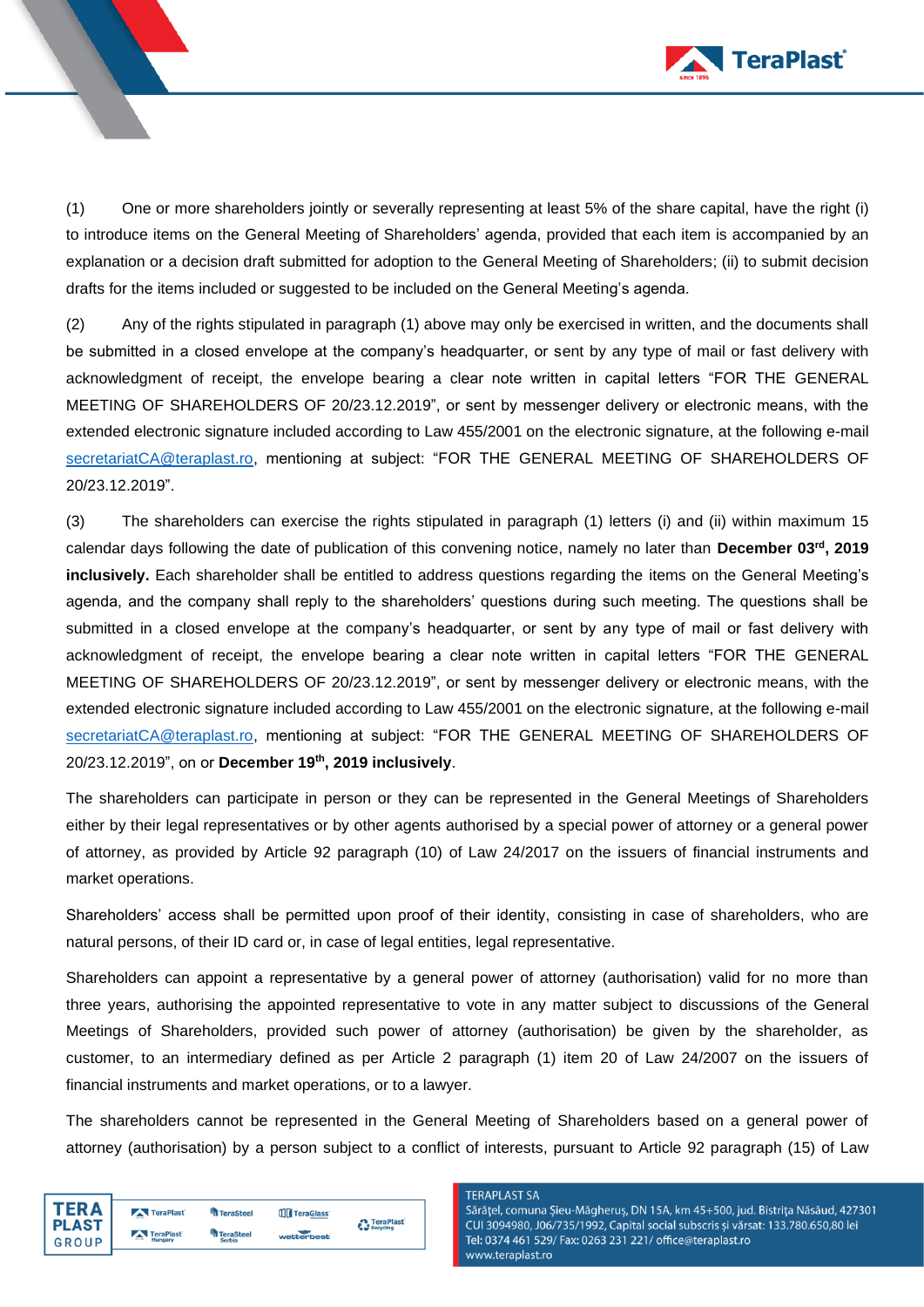

24/2007 on the issuers of financial instruments and market operations.

General powers of attorney (authorisations) should be submitted to the Company Record Office or sent by any type of mail or courier with acknowledgement of receipt, 48 hours before the general meeting, namely **no later December 18th, 2019**, 10:00, in copy, including the mention "Certified to be a true copy of the original" signed by the representative. The powers of attorney can also be sent by e-mail with the extended electronic signature included according to Law 455/2001 on the electronic signature, at the following e-mail [secretariatCA@teraplast.ro,](mailto:secretariatCA@teraplast.ro) mentioning at subject: "FOR THE GENERAL MEETING OF SHAREHOLDERS OF 20/23.12.2019".

The quality of shareholder and, in case of shareholders, who are legal entities, or entities without legal personality, the quality of legal representative is ascertained based on the list of shareholders as of the reference/registration date, received by the issuer from the Central Depository or, accordingly, in case of different reference/registration dates, based on the following documents submitted to the issuer by the shareholder:

a) the statement of account certifying the quality of shareholder and the number of owned shares;

b) documents certifying that the details of the legal representative are recorded at the Central Depository/ participants concerned;

However, if the Shareholder did not inform the Central Depositary in a timely manner of its legal representative or if this information is not mentioned in the list of shareholders from the reference date received by the Company from the Central Depository, then the proof of the representative status will be with the Company Statement, or a certified copy of the original, issued by the Trade Registry or any other document, in original or in a copy conforming to the original, issued by a competent authority in the State in which the shareholder is legally registered, for the purpose of proving the existence of the legal person and the legal representative's name / quality, with a maximum of 1 month validity reported on the date of publication of the convocation of the general meeting.

The documents attesting the quality of legal representative elaborated in a foreign language other than English must be accompanied by a translation done into Romanian or English by a certified translator.

The identification criteria referred above shall be accordingly applied also in case the need arises to prove that the shareholder, suggesting for new items to be included in the General Meeting of Shareholders' agenda, or directing questions to the issuer related to the items included in the General Meeting of Shareholders' agenda, is a legal representative.

Pursuant to Article 200 paragraph (4) of the NSC Regulation no. 5/2018 of financial instruments and market operations issuers, a shareholder can appoint only one representative in a certain General Meeting. However, if a shareholder holds shares with a trading company in several security accounts, such restriction shall not prevent such shareholder to appoint separate representatives for the shares held in each security account, for a certain General Meeting. Such provision is not detrimental to the provisions of paragraph (6) of Article 200 of the NSC Regulation no. 5/2018.



| TeraPlast                   | <sup>4</sup> TeraSteel                    | TeraGlass  | <b>A</b> TeraPlast |
|-----------------------------|-------------------------------------------|------------|--------------------|
| <b>TeraPlast</b><br>Hungary | <sup>t</sup> a TeraSteel<br><b>Serbia</b> | wetterbest | Recycling          |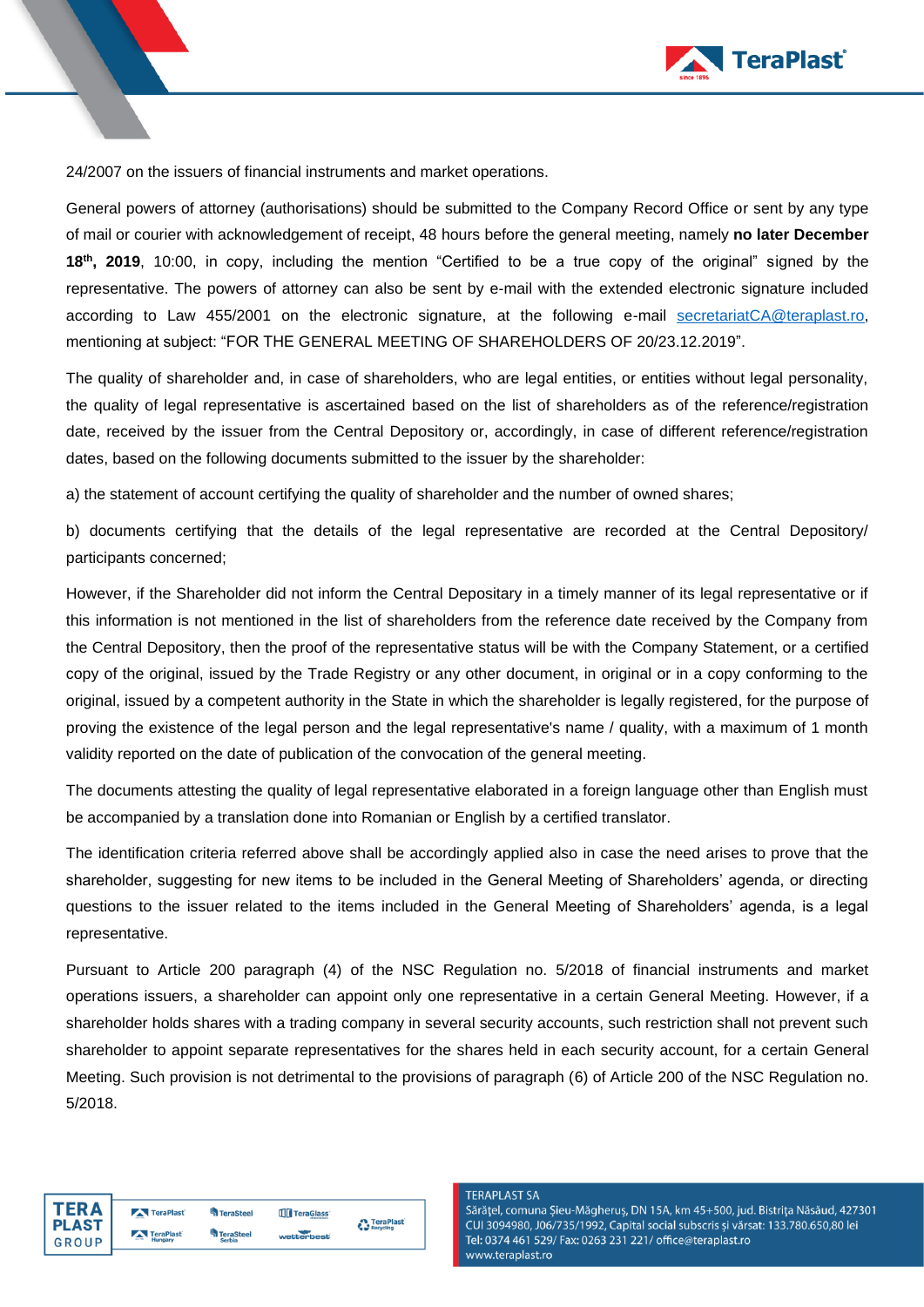

Pursuant to Article 200 paragraph (5) of the NSC Regulation no. 5/2018, a shareholder can appoint by power of attorney one or several deputy representatives for a general meeting, in the event the representative appointed as per paragraph (4) above is unable to attend. Where several deputy representatives are appointed by power of attorney, the order in which they will act shall be established.

The shareholders can cast their votes for the items noted in the agenda by mail, and the vote application form, accurately filled out and signed, shall be sent in a sealed envelope to the company's headquarter, which should arrive at the company's headquarter no later than **December 18th, 2019**, 10:00 am, the envelope bearing a clear note written in capital letters "FOR THE GENERAL MEETING OF SHAREHOLDERS OF 20/23.12.2019". The voting bulletins can be sent by e-mail with the extended electronic signature included according to Law 455/2001 on the electronic signature, at the following e-mail [secretariatCA@teraplast.ro,](mailto:secretariatCA@teraplast.ro) mentioning at subject: "FOR THE GENERAL MEETING OF SHAREHOLDERS OF 20/23.12.2019".

A representative can cast his/her vote by mail only when such representative has received from the shareholder a special/general power of attorney which will be submitted to the issuer pursuant to Article 92 par. (14) of Law 24/2017 on the issuers of financial instruments and market operations.

Special power of attorney forms to be used for voting by representative, as well as the forms to be used for voting by mail shall be made available for shareholders both in Romanian and in English, at the company's headquarter from **8:00 am to 4:30 pm** and on the company website: [www.teraplast.ro,](http://www.teraplast.ro/) heading "Investors", Section "General Meeting of Shareholders", starting with **November 18 th, 2019.**

The special powers of attorney and the voting bulletins by mail shall be submitted in Romanian or English originals at the company's headquarter, or sent by any type of mail or fast delivery with acknowledgment of receipt, not later than **December 18<sup>th</sup>, 2019,** 10:00 pm, the envelope bearing a clear note written in capital letters "FOR THE GENERAL MEETING OF SHAREHOLDERS OF 20/23.12.2019", or can be sent by e-mail with the extended electronic signature included according to Law 455/2001 on the electronic signature, at the following e-mail [secretariatCA@teraplast.ro,](mailto:secretariatCA@teraplast.ro) mentioning at subject: "FOR THE GENERAL MEETING OF SHAREHOLDERS OF 20/23.12.2019".

One copy shall be handed over to the representative, one shall be kept by the company, and the third copy shall be kept by the shareholder.

When completing the special powers of attorney and the voting bulletins by mail, the possibility of completing the G.M.S. agenda by new items shall be considered. In such event, the updated special powers of attorney and updated ballots, both in Romanian and in English, can be obtained from the Company Record Office and the company's website [www.teraplast.ro,](http://www.teraplast.ro/) Heading "Investors", Section "General Meeting of Shareholders", as of the date of publishing the completed agenda.

In case the agenda is completed and the shareholders do not send updated special powers of attorney and/or ballots by mail, the special powers of attorney and/or voting bulletins by mail sent before completing the agenda shall be taken into account only for such items that are also found on the initial agenda.

| TFR A        | TeraPlast                    | <b>TeraSteel</b>       | TeraGlass  | <b>A</b> TeraPlast |
|--------------|------------------------------|------------------------|------------|--------------------|
| <b>PLAST</b> | TeraPlast                    | <sup>4</sup> TeraSteel | wetterbest | Recycling          |
| GROUP        | <b>Contractor</b><br>Hungary | <b>Serbia</b>          |            |                    |

### **TERAPLAST SA**